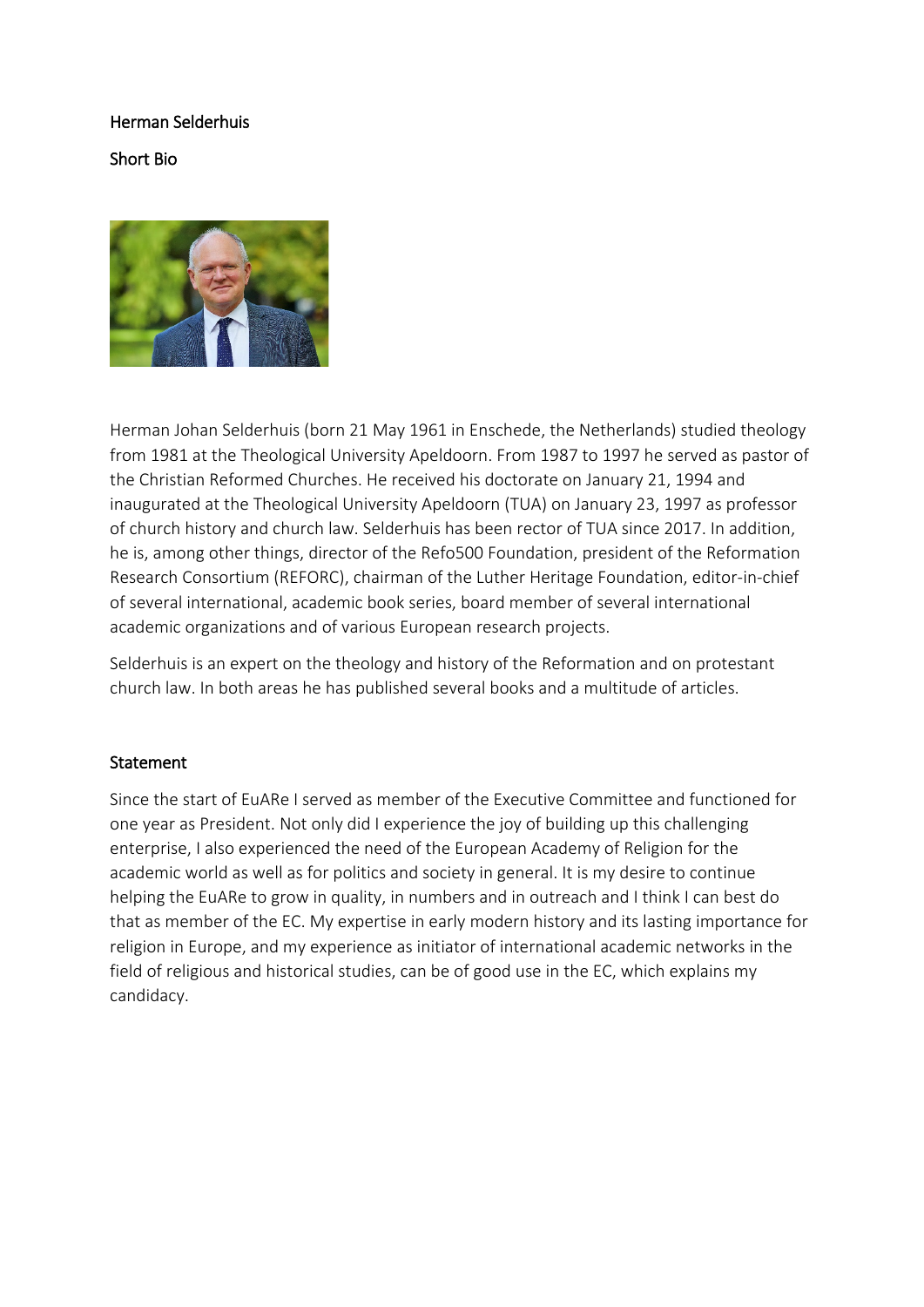### Herman Selderhuis

## Curriculum vitae

### PERSONAL INFORMATION

- \*Family name, First name: Selderhuis, Herman
- \*Date of birth: 21.5.1961
- \*Sex: male
- \*Nationality: Netherlands

#### Positions

- Professor of Church History and Church Law, Theological University Apeldoorn ( the Netherlands)
- Director, Refo500 Foundation
- President, Reformation Research Consortium (REFORC)
- Member Executive Committee, European Academy of Religion (EuARe)
- Senior researcher, Dutch Research School for Theology and Religion (NOSTER)
- Referee, FWO-Brussels
- Editor-in-chief, book series: Reformed Historical Theology (Vandenhoeck & Ruprecht)
- Editor-in-chief, book series: Refo500 Academic Studies (Vandenhoeck & Ruprecht)
- Editor-in-chief, book series: Law & Religion (Brill/Schöningh)
- Editor-in-chief, book series: Kunst und Konfession (Schnell+Steiner)
- Editor-in-chief, Journal of Early Modern Christianity (De Gruyter)
- Member, Board of Directors, Greenwich School of Theology
- Member of the editorial board, Reformation and Renaissance Review
- Member of the Advisory Board of the Zeitschrift der Savignystiftung für Rechtsgeschichte
- Member, Renaissance Society of America
- Member of the Wissenschaftlicher Beirat (Scientific Committee) Melanchthon Akademie Bretten
- Member, Advisory Board, Theological Faculty of the University of Lund
- Member, Executive Board, RESILIENCE
- Editor, Studies in Puritanism & Piety
- Member of the Board of Curators of the Martin Luther Foundation Erfurt
- Member of the Evaluationskommission Stiftung Leucorea Wittenberg
- Member of the Evaluationskommission Theologische Fakulät Jena
- Member, Advisory Board, Davenant Trust
- Chairman of the Luther Heritage Foundation
- Boardmember Dutch Reformed Translation Society

## Selection of recent publications

• Die Wechselbeziehungen Zürich-Niederlande 1519-1619, In: Arianne Albisser/Peter Opitz (Hg.)-